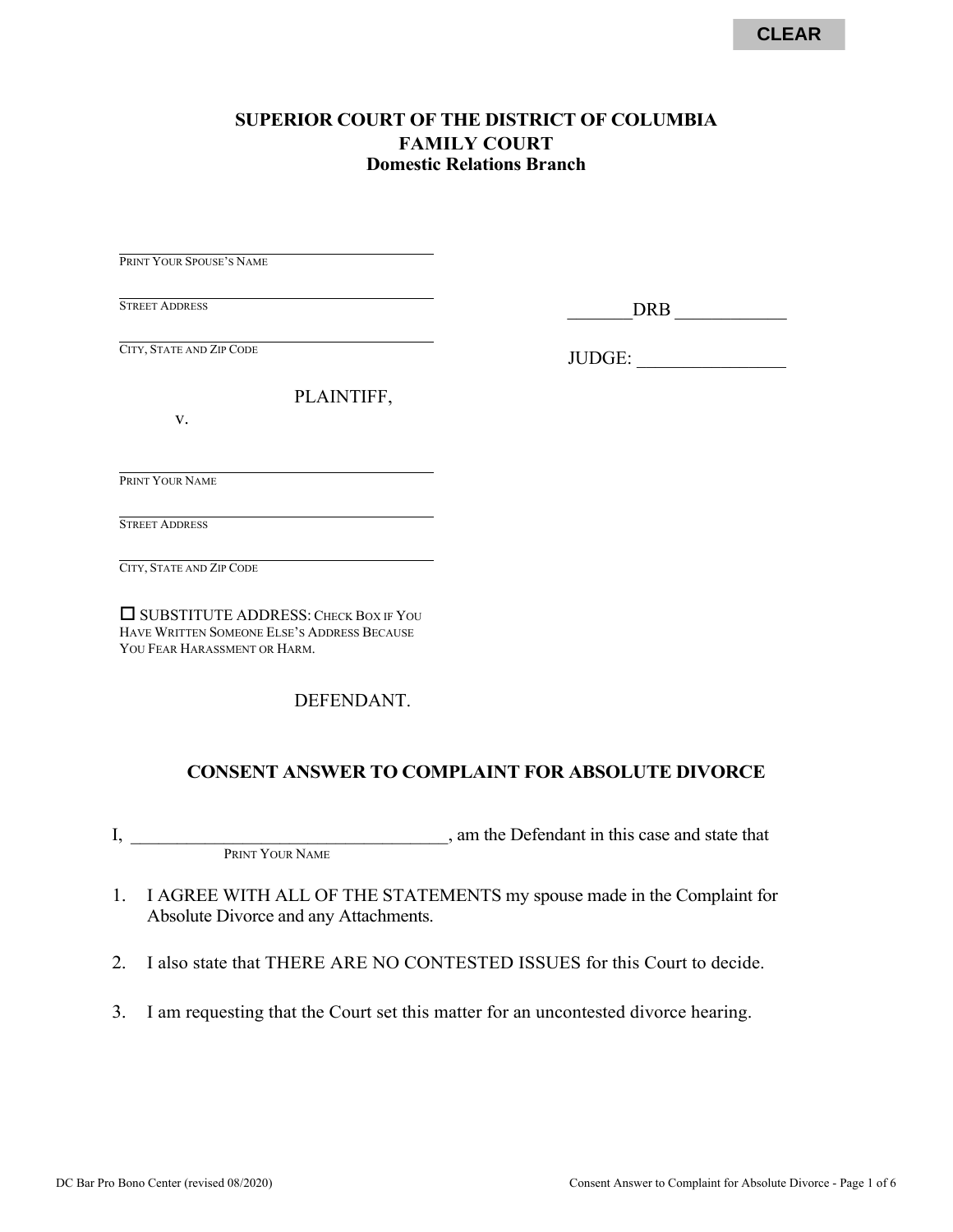4.  $\Box$  I changed my name when I married my spouse and I now wish to return to my birth name or another legal name I used before my marriage. I have no illegal or fraudulent reason for making this request. The former name I want restored is:

PRINT NAME YOU WOULD LIKE THE COURT TO RESTORE

5. I do  $\Box$  / do *not*  $\Box$  know of any proceedings in the District of Columbia or in any state or territory involving the same claim or subject matter as this case. Please list s docket number for cases involving the same claim or subject matter.

 $\mathcal{L}_\mathcal{L} = \mathcal{L}_\mathcal{L} = \mathcal{L}_\mathcal{L} = \mathcal{L}_\mathcal{L} = \mathcal{L}_\mathcal{L} = \mathcal{L}_\mathcal{L} = \mathcal{L}_\mathcal{L} = \mathcal{L}_\mathcal{L} = \mathcal{L}_\mathcal{L} = \mathcal{L}_\mathcal{L} = \mathcal{L}_\mathcal{L} = \mathcal{L}_\mathcal{L} = \mathcal{L}_\mathcal{L} = \mathcal{L}_\mathcal{L} = \mathcal{L}_\mathcal{L} = \mathcal{L}_\mathcal{L} = \mathcal{L}_\mathcal{L}$ 

| Court | <b>Case Number</b> | <b>Case Type</b> |
|-------|--------------------|------------------|
|       |                    |                  |
|       |                    |                  |
|       |                    |                  |
|       |                    |                  |
|       |                    |                  |
|       |                    |                  |

**Request for Relief** 

## **I RESPECTFULLY REQUEST that the Court:** [CHECK ALL THAT APPLY]

Grant Plaintiff's Complaint for Absolute Divorce.

 $\Box$  Restore me to my former name.

#### **I ALSO REQUEST that the Court award any other relief it considers fair and proper.**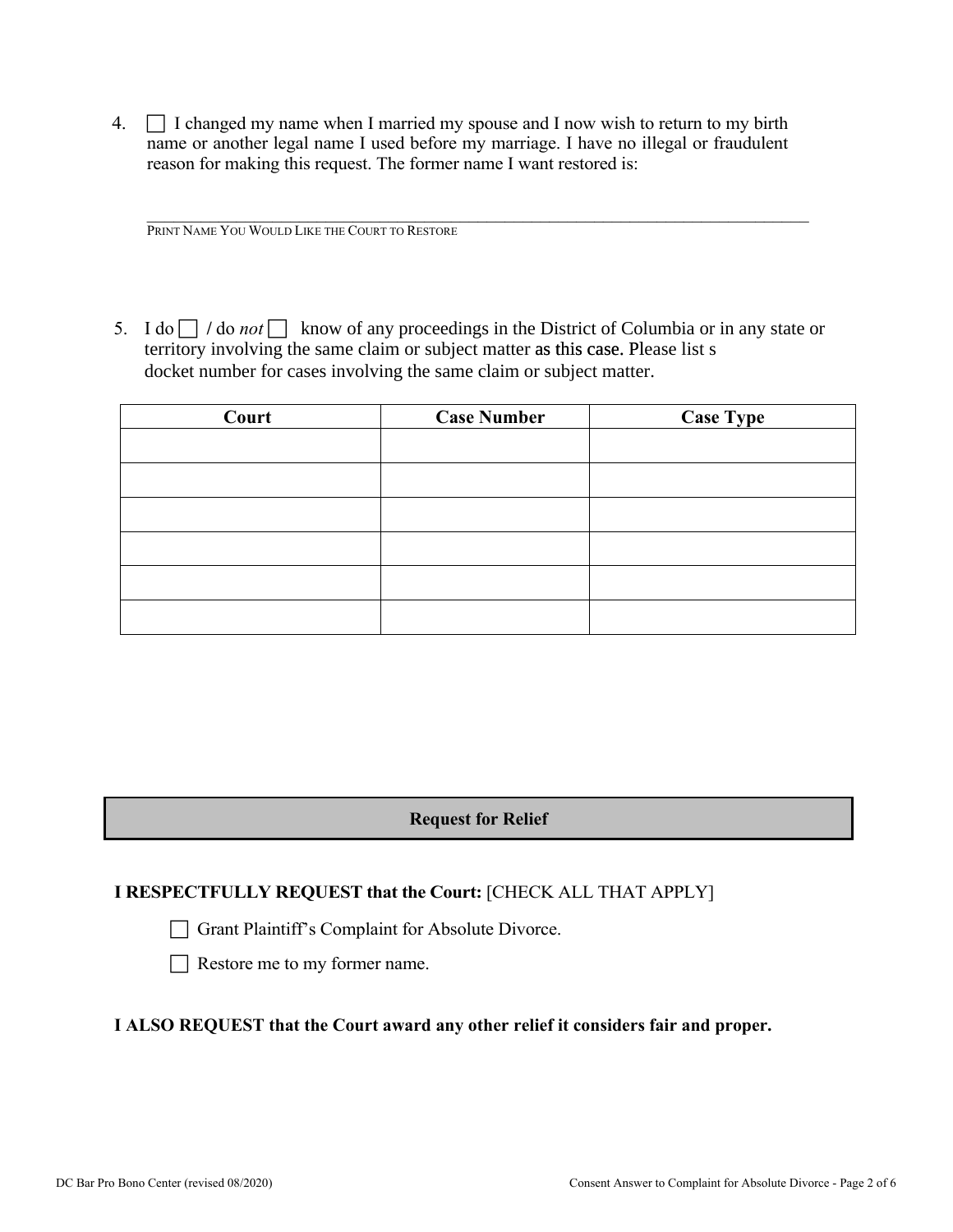I declare under penalty of perjury that the foregoing is true and correct*.* 

*If this document is to be signed outside the geographic boundaries of the United States, Puerto Rico, the United States Virgin Islands, and any territory or insular possession subject to the jurisdiction of the United States, additional requirements must be met prior to signing. See Super. Ct. Dom. Rel. R. 2(c)(1)(B).*

| SIGN YOUR NAME. Add slashes to either side /like this/ to sign electonically. | <b>DATE</b>          |
|-------------------------------------------------------------------------------|----------------------|
| PRINT YOUR NAME                                                               | <b>PHONE NUMBER</b>  |
| <b>HOME ADDRESS 1</b>                                                         | <b>EMAIL ADDRESS</b> |
| <b>HOME ADDRESS 2</b>                                                         |                      |
| SUBSTITUTE ADDRESS: CHECK BOX IF YOU<br>HAVE WRITTEN SOMEONE ELSE'S ADDRESS   |                      |

BECAUSE YOU FEAR HARASSMENT OR HARM.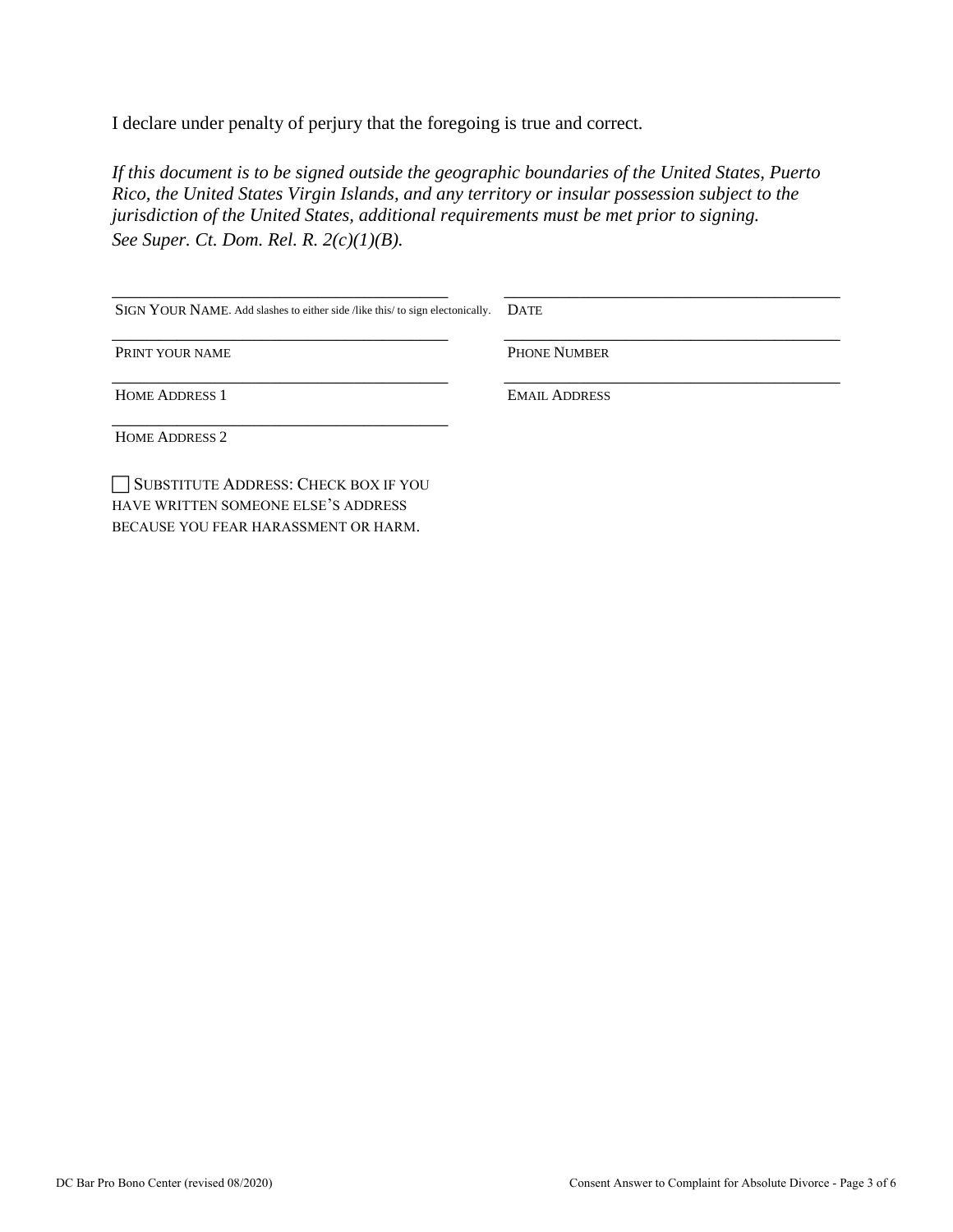### **SUPERIOR COURT OF THE DISTRICT OF COLUMBIA FAMILY COURT Domestic Relations Branch**

PRINT PLAINTIFF'S NAME

\_\_\_\_\_\_\_\_\_\_ DRB \_\_\_\_\_\_\_\_\_\_

PLAINTIFF,

\_\_\_\_\_\_\_\_\_\_\_\_\_\_\_\_\_\_\_\_\_\_\_\_\_\_\_\_\_\_\_\_\_\_\_\_

\_\_\_\_\_\_\_\_\_\_\_\_\_\_\_\_\_\_\_\_\_\_\_\_\_\_\_\_\_\_\_\_\_\_\_\_

JUDGE: \_\_\_\_\_\_\_\_\_\_\_\_\_\_\_\_\_\_

v.

PRINT DEFENDANT'S NAME

DEFENDANT.

# **RULE 5 PROOF OF SERVICE FORM**

**IF YOU HAVE ALREADY SERVED THE OTHER PARTY WITH A COPY OF YOUR PAPERS**, YOU CAN FILL OUT AND FILE THIS **PROOF OF SERVICE FORM** AT THE SAME TIME THAT YOU FILE YOUR PAPERS.

**IF YOU HAVE NOT ALREADY SERVED THE OTHER PARTY WITH A COPY OF YOUR PAPERS**, YOU MUST FILL OUT AND FILE THIS **PROOF OF SERVICE FORM** AFTER YOU SERVE THE OTHER PARTY.

**IF THE OTHER PARTY HAS A LAWYER IN THIS CASE, YOU MUST SERVE A COPY OF THE PAPERS TO THE LAWYER. IF THE OTHER PARTY DOES NOT HAVE A LAWYER, A COPY OF THE PAPERS SHOULD BE SERVED DIRECTLY TO THE OTHER PARTY.** 

| 1. I certify that on                                                                                      |                                      | $\blacksquare$ $\blacksquare$ I served copies of $\blacksquare$ | $\mathbf{to}$ :     |
|-----------------------------------------------------------------------------------------------------------|--------------------------------------|-----------------------------------------------------------------|---------------------|
| <b>DATE OF SERVICE</b>                                                                                    |                                      |                                                                 |                     |
|                                                                                                           |                                      | $NAME(S)$ OF PLEADING(S)                                        |                     |
| The other party, $\frac{1}{\sqrt{1-\frac{1}{2}}}\left\{1-\frac{1}{2}\right\}$                             | $\mathbf{or}$<br>NAME OF OTHER PARTY |                                                                 |                     |
| The other party's attorney, _______________________________, who represents ____________________________. | NAME OF ATTORNEY                     |                                                                 | NAME OF OTHER PARTY |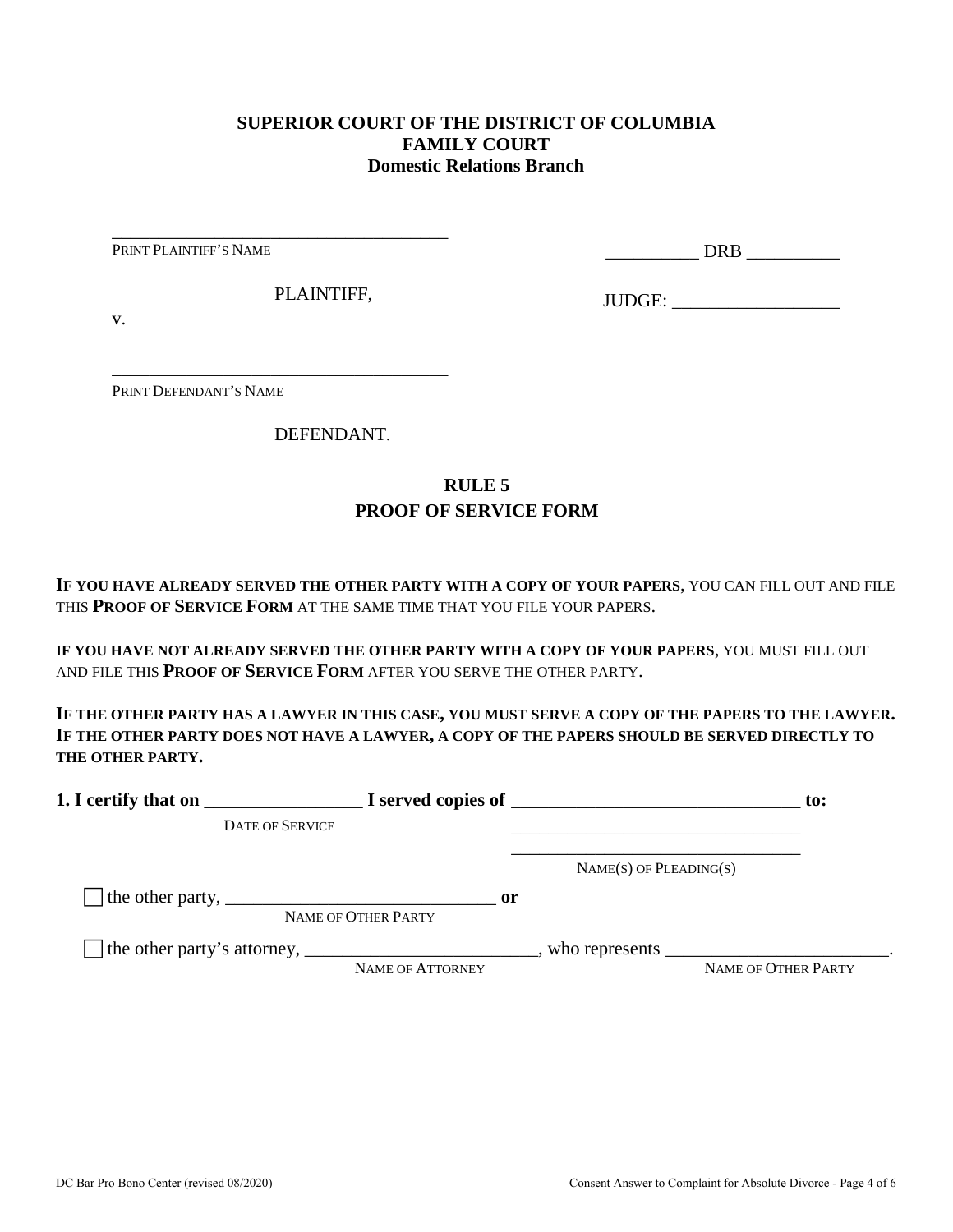#### **2. I delivered copies of the papers by:** [CHECK ONE]

**handing them to the other party**.

 **sending them to the other party by first class mail** to the other party's last known address: \_\_\_\_\_\_\_\_\_\_\_\_\_\_\_\_\_\_\_\_\_\_\_\_\_\_\_\_\_\_\_\_\_\_\_\_\_\_\_\_\_\_\_\_\_\_\_\_\_\_\_\_\_\_\_\_\_\_\_\_\_\_\_\_\_\_\_.

ADDRESS WHERE THE PAPERS WERE SENT **leaving them with a person of suitable age and discretion** who lived with the other party at: \_\_\_\_\_\_\_\_\_\_\_\_\_\_\_\_\_\_\_\_\_\_\_\_\_\_\_\_\_\_\_\_\_\_\_\_\_\_\_\_\_\_\_\_\_\_\_\_\_\_\_\_\_\_\_\_\_\_\_\_\_\_\_\_\_\_\_. ADDRESS OR DESCRIPTION OF PLACE WHERE PAPERS WERE SERVED This place is the other party's  $\Box$  TEMPORARY RESIDENCE. PERMANENT RESIDENCE. OTHER: \_\_\_\_\_\_\_\_\_\_\_\_\_\_\_\_\_\_\_\_\_\_\_\_\_\_\_\_\_\_\_\_\_. SPECIFY OTHER TYPE OF RESIDENCE I state the following about the person I gave the papers to (PROVIDE AS MANY DETAILS AS POSSIBLE): Their name: Their approximate age: \_\_\_\_\_\_\_\_\_\_\_\_\_\_\_\_. Their relationship to the other party is: Spouse/partner Family member (specify): \_\_\_\_\_\_\_\_\_\_\_\_\_\_\_\_\_\_\_\_\_  $\Box$  Roommate  $\Box$  Other: **leaving them at the other party's attorney's office** with the attorney, a clerk or other person in charge: \_\_\_\_\_\_\_\_\_\_\_\_\_\_\_\_\_\_\_\_\_\_\_\_\_\_\_\_\_\_\_\_\_\_\_\_\_\_\_\_\_\_\_\_\_\_\_\_\_\_\_\_\_\_\_\_\_\_\_\_\_\_\_\_ PRINT NAME OF PERSON SERVED WITH PAPERS \_\_\_\_\_\_\_\_\_\_\_\_\_\_\_\_\_\_\_\_\_ TITLE OF PERSON SERVED \_\_\_\_\_\_\_\_\_\_\_\_\_\_\_\_\_\_\_\_\_\_\_\_\_\_\_\_\_\_\_\_\_\_\_\_\_\_\_\_\_\_\_\_\_\_\_\_\_\_\_\_\_\_\_\_\_\_\_\_\_\_\_\_ STREET ADDRESS CITY, STATE AND ZIP CODE **sending them electronically** through CaseFileXpress or some other electronic way agreed to by the other party in writing: \_\_\_\_\_\_\_\_\_\_\_\_\_\_\_\_\_\_\_\_\_\_\_\_\_\_\_\_\_\_\_\_\_\_\_\_\_\_\_\_\_\_\_\_\_\_\_\_\_\_\_\_\_\_\_\_\_\_\_\_\_\_\_\_ EMAIL ADDRESS OF OTHER PARTY (IF USED) \_\_\_\_\_\_\_\_\_\_\_\_\_\_\_\_\_\_\_\_\_\_\_\_\_\_\_\_\_\_\_\_\_\_\_\_\_\_\_\_\_\_\_\_\_\_\_\_\_\_\_\_\_\_\_\_\_\_\_\_\_\_\_\_ ELECTRONIC MEANS USED (FOR EXAMPLE: EMAIL, CASEFILEXPRESS) **some other way** agreed to by the other party in writing:

\_\_\_\_\_\_\_\_\_\_\_\_\_\_\_\_\_\_\_\_\_\_\_\_\_\_\_\_\_\_\_\_\_\_\_\_\_\_\_\_\_\_\_\_\_\_\_\_\_\_\_\_\_\_\_\_\_\_\_\_\_\_\_\_\_\_\_\_\_ SPECIFY HOW SERVICE WAS COMPLETED